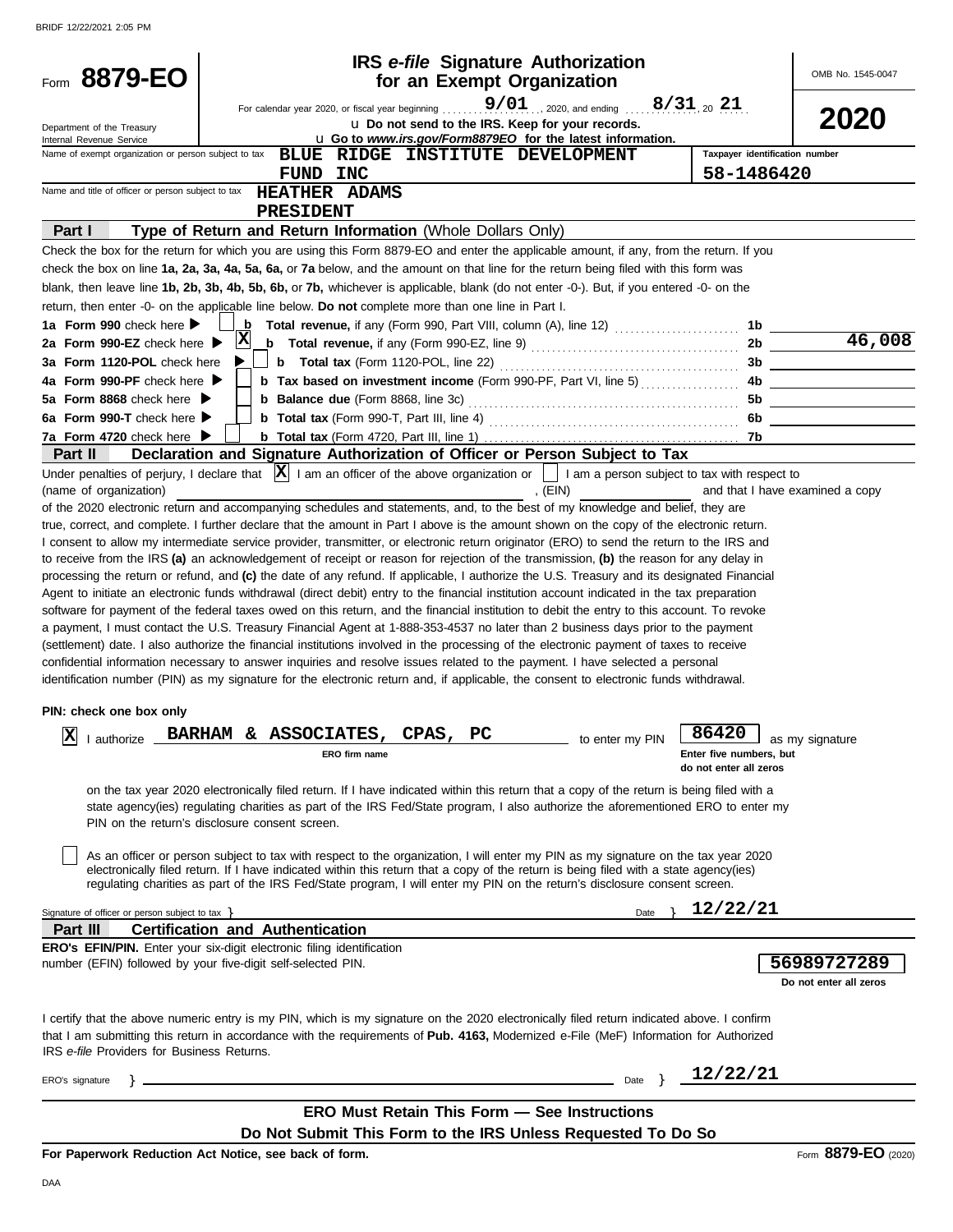|          |                |                                                        | <b>Short Form</b>                                                                                                                                          |                 | OMB No. 1545-0047                                              |  |  |
|----------|----------------|--------------------------------------------------------|------------------------------------------------------------------------------------------------------------------------------------------------------------|-----------------|----------------------------------------------------------------|--|--|
|          |                | Form 990-EZ                                            | <b>Return of Organization Exempt From Income Tax</b><br>Under section 501(c), 527, or 4947(a)(1) of the Internal Revenue Code (except private foundations) |                 | 2020                                                           |  |  |
|          |                |                                                        | } Do not enter social security numbers on this form, as it may be made public.                                                                             |                 | <b>Open to Public</b>                                          |  |  |
|          |                | Department of the Treasury<br>Internal Revenue Service | }Go to www.irs.gov/Form990EZ for instructions and the latest information.                                                                                  |                 | Inspection                                                     |  |  |
|          |                |                                                        | For the 2020 calendar year, or tax year beginning $09/01/20$ , and ending<br>08/31/21                                                                      |                 |                                                                |  |  |
| в        |                | Check if applicable:                                   | C Name of organization                                                                                                                                     |                 | D Employer identification number                               |  |  |
|          | Address change |                                                        | <b>BLUE RIDGE</b><br>INSTITUTE DEVELOPMENT                                                                                                                 |                 |                                                                |  |  |
|          | Name change    |                                                        | FUND INC                                                                                                                                                   |                 | 58-1486420                                                     |  |  |
|          | Initial return |                                                        | Number and street (or P.O. box, if mail is not delivered to street address)<br>Room/suite                                                                  |                 | <b>E</b> Telephone number                                      |  |  |
|          |                | Final return/terminated                                | PO BOX 4421                                                                                                                                                |                 | 336-552-5977                                                   |  |  |
|          | Amended return | Application pending                                    | City or town, state or province, country, and ZIP or foreign postal code                                                                                   |                 | <b>F</b> Group Exemption                                       |  |  |
|          |                |                                                        | NC 27404<br><b>GREENSBORO</b><br> X <br>Cash                                                                                                               | Number <b>u</b> | H Check $\mathbf{u}$ $ \mathbf{X} $ if the organization is not |  |  |
| G        | Website:       | Accounting Method:                                     | Accrual Other (specify) <b>u</b><br>WWW.BLUERIDGELEADERS.ORG                                                                                               |                 | required to attach Schedule B                                  |  |  |
|          |                |                                                        | Tax-exempt status (check only one) $-$  X  501(c)(3)  <br>527<br>$ 501(c) ( ) $ (insert no.)<br>4947(a)(1) or                                              |                 | (Form 990, 990-EZ, or 990-PF).                                 |  |  |
| ĸ        |                | Form of organization:                                  | $ \mathbf{X} $ Corporation<br>Trust<br>Association<br>Other                                                                                                |                 |                                                                |  |  |
|          |                |                                                        | Add lines 5b, 6c, and 7b to line 9 to determine gross receipts. If gross receipts are \$200,000 or more, or if total assets                                |                 |                                                                |  |  |
|          |                |                                                        |                                                                                                                                                            |                 | 46,008                                                         |  |  |
|          | Part I         |                                                        | Revenue, Expenses, and Changes in Net Assets or Fund Balances (see the instructions for Part I)                                                            |                 |                                                                |  |  |
|          |                |                                                        |                                                                                                                                                            |                 | X                                                              |  |  |
|          | 1              |                                                        | Contributions, gifts, grants, and similar amounts received                                                                                                 | $\mathbf{1}$    | 24,251                                                         |  |  |
|          | 2              |                                                        |                                                                                                                                                            | $\overline{2}$  | 15,955                                                         |  |  |
|          | 3              |                                                        |                                                                                                                                                            | $\overline{3}$  |                                                                |  |  |
|          | 4              |                                                        |                                                                                                                                                            | 4               | 5,802                                                          |  |  |
|          | 5a             |                                                        | 5а                                                                                                                                                         |                 |                                                                |  |  |
|          | b              |                                                        | <b>5b</b>                                                                                                                                                  |                 |                                                                |  |  |
|          | с              |                                                        |                                                                                                                                                            | 5c              |                                                                |  |  |
|          | 6              |                                                        | Gaming and fundraising events:                                                                                                                             |                 |                                                                |  |  |
|          | a              |                                                        | Gross income from gaming (attach Schedule G if greater than<br>6а                                                                                          |                 |                                                                |  |  |
| Revenue  | b              |                                                        | Gross income from fundraising events (not including \$<br>of contributions                                                                                 |                 |                                                                |  |  |
|          |                |                                                        | from fundraising events reported on line 1) (attach Schedule G if the                                                                                      |                 |                                                                |  |  |
|          |                |                                                        | sum of such gross income and contributions exceeds \$15,000)<br>6b                                                                                         |                 |                                                                |  |  |
|          |                |                                                        | 6c<br>Less: direct expenses from gaming and fundraising events                                                                                             |                 |                                                                |  |  |
|          | d              |                                                        | Net income or (loss) from gaming and fundraising events (add lines 6a and 6b and subtract                                                                  |                 |                                                                |  |  |
|          |                |                                                        |                                                                                                                                                            | 6d              |                                                                |  |  |
|          | 7a             |                                                        | 7a                                                                                                                                                         |                 |                                                                |  |  |
|          | b              |                                                        | 7b<br>Less: cost of goods sold with a control of the state of goods sold                                                                                   |                 |                                                                |  |  |
|          | с              |                                                        | Gross profit or (loss) from sales of inventory (subtract line 7b from line 7a) [[[[[[[[[[[[[[[[[[[[[[[[[[[[[[[                                             | 7c              |                                                                |  |  |
|          | 8              |                                                        |                                                                                                                                                            | 8               |                                                                |  |  |
|          | 9              |                                                        |                                                                                                                                                            | 9               | 46,008                                                         |  |  |
|          | 10             |                                                        |                                                                                                                                                            | 10              |                                                                |  |  |
|          | 11<br>12       |                                                        |                                                                                                                                                            | 11<br>12        | <u>11,731</u>                                                  |  |  |
|          | 13             |                                                        |                                                                                                                                                            | 13              | 16,650                                                         |  |  |
| Expenses | 14             |                                                        |                                                                                                                                                            | 14              |                                                                |  |  |
|          | 15             |                                                        |                                                                                                                                                            | 15              |                                                                |  |  |
|          | 16             |                                                        |                                                                                                                                                            | 16              | 11,772                                                         |  |  |
|          | 17             |                                                        |                                                                                                                                                            | 17              | 40,153                                                         |  |  |
|          | 18             |                                                        |                                                                                                                                                            | 18              | 5,855                                                          |  |  |
| Assets   | 19             |                                                        | Net assets or fund balances at beginning of year (from line 27, column (A)) (must agree with                                                               |                 |                                                                |  |  |
|          |                |                                                        | end-of-year figure reported on prior year's return)                                                                                                        | 19              | 102,035                                                        |  |  |
| ğ        | 20             |                                                        |                                                                                                                                                            | 20              |                                                                |  |  |
|          | 21             |                                                        |                                                                                                                                                            | 21              | 107,890                                                        |  |  |
|          |                |                                                        | For Paperwork Reduction Act Notice, see the separate instructions.                                                                                         |                 | Form 990-EZ (2020)                                             |  |  |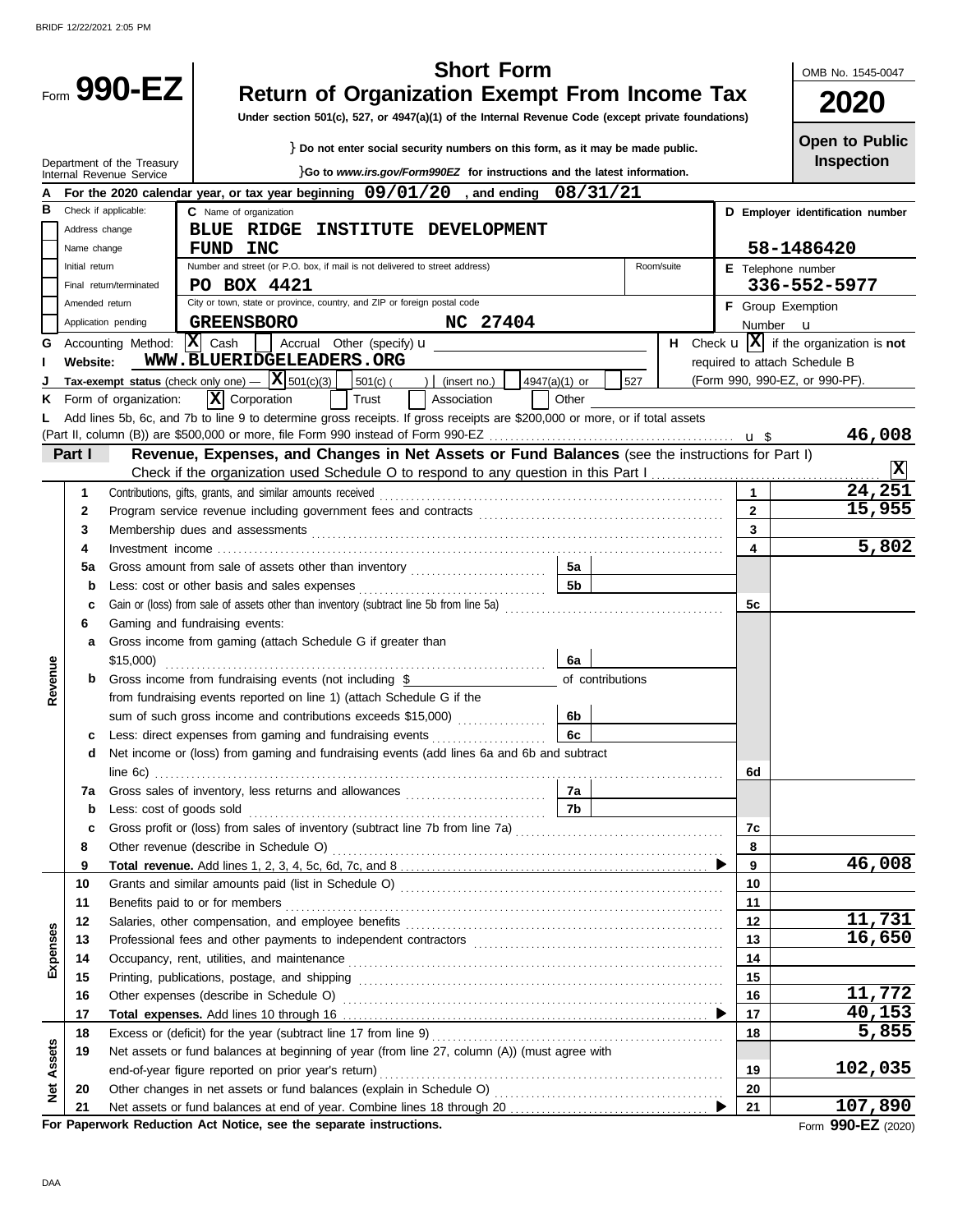| Form 990-EZ (2020)<br>BLUE RIDGE INSTITUTE DEVELOPMENT                                                                                                                                                                                                                                      |                               | 58-1486420                                        |                                                   |          | Page 2                      |
|---------------------------------------------------------------------------------------------------------------------------------------------------------------------------------------------------------------------------------------------------------------------------------------------|-------------------------------|---------------------------------------------------|---------------------------------------------------|----------|-----------------------------|
| Part II<br><b>Balance Sheets</b> (see the instructions for Part II)                                                                                                                                                                                                                         |                               |                                                   |                                                   |          |                             |
|                                                                                                                                                                                                                                                                                             |                               |                                                   |                                                   |          |                             |
|                                                                                                                                                                                                                                                                                             |                               |                                                   | (A) Beginning of year                             |          | (B) End of year             |
|                                                                                                                                                                                                                                                                                             |                               |                                                   | 102,035                                           | 22       | 107,890                     |
| 23 Land and buildings <i>machines and contained and buildings</i>                                                                                                                                                                                                                           |                               |                                                   | 0                                                 | 23       |                             |
|                                                                                                                                                                                                                                                                                             |                               |                                                   | 0                                                 | 24       |                             |
| 25 Total assets <b>25 Total</b> assets <b>25 Total</b> assets <b>25 Total</b> assets <b>25 Total</b> assets <b>25 Total</b> assets <b>25 Total</b> assets <b>25 Total</b> assets <b>26 Total</b> assets <b>26 Total</b> assets <b>26 Total</b> assets <b>26 Total</b> assets <b>26 Tota</b> |                               |                                                   | 102,035                                           | 25       | 107,890                     |
|                                                                                                                                                                                                                                                                                             |                               |                                                   | 0                                                 | 26       |                             |
| 27 Net assets or fund balances (line 27 of column (B) must agree with line 21)                                                                                                                                                                                                              |                               |                                                   | 102,035                                           | 27       | 107,890                     |
| Statement of Program Service Accomplishments (see the instructions for Part III)<br>Part III                                                                                                                                                                                                |                               |                                                   |                                                   |          |                             |
| Check if the organization used Schedule O to respond to any question in this Part III                                                                                                                                                                                                       |                               |                                                   | x                                                 |          | <b>Expenses</b>             |
| What is the organization's primary exempt purpose?                                                                                                                                                                                                                                          |                               |                                                   |                                                   |          | (Required for section       |
| SEE SCHEDULE O                                                                                                                                                                                                                                                                              |                               |                                                   |                                                   |          | $501(c)(3)$ and $501(c)(4)$ |
| Describe the organization's program service accomplishments for each of its three largest program services,                                                                                                                                                                                 |                               |                                                   |                                                   |          | organizations; optional for |
| as measured by expenses. In a clear and concise manner, describe the services provided, the number of                                                                                                                                                                                       |                               |                                                   |                                                   | others.) |                             |
| persons benefited, and other relevant information for each program title.                                                                                                                                                                                                                   |                               |                                                   |                                                   |          |                             |
| 28 A LEADERSHIP DEVELOPMENT CONFERENCE FOR COMMUNITY SERVICE WORKERS                                                                                                                                                                                                                        |                               |                                                   |                                                   |          |                             |
| HELD VIRTUALLY FOR 2021. THERE WERE 106 REGISTERED ATTENDEES                                                                                                                                                                                                                                |                               |                                                   |                                                   |          |                             |
| AND GUEST.                                                                                                                                                                                                                                                                                  |                               |                                                   |                                                   |          |                             |
|                                                                                                                                                                                                                                                                                             |                               |                                                   |                                                   | 28a      | 29,591                      |
| 29                                                                                                                                                                                                                                                                                          |                               |                                                   |                                                   |          |                             |
|                                                                                                                                                                                                                                                                                             |                               |                                                   |                                                   |          |                             |
|                                                                                                                                                                                                                                                                                             |                               |                                                   |                                                   |          |                             |
| (Grants \$                                                                                                                                                                                                                                                                                  |                               |                                                   |                                                   | 29a      |                             |
| 30                                                                                                                                                                                                                                                                                          |                               |                                                   |                                                   |          |                             |
|                                                                                                                                                                                                                                                                                             |                               |                                                   |                                                   |          |                             |
| (Grants \$                                                                                                                                                                                                                                                                                  |                               |                                                   |                                                   | 30a      |                             |
|                                                                                                                                                                                                                                                                                             |                               |                                                   |                                                   |          |                             |
| (Grants \$                                                                                                                                                                                                                                                                                  |                               |                                                   |                                                   | 31a      |                             |
|                                                                                                                                                                                                                                                                                             |                               |                                                   |                                                   | 32       | 29,591                      |
| List of Officers, Directors, Trustees, and Key Employees (list each one even if not compensated - see the instructions for Part IV)<br>Part IV                                                                                                                                              |                               |                                                   |                                                   |          |                             |
|                                                                                                                                                                                                                                                                                             |                               | (c) Reportable                                    |                                                   |          |                             |
| (a) Name and title                                                                                                                                                                                                                                                                          | (b) Average<br>hours per week | compensation                                      | (d) Health benefits,<br>contributions to employee |          | (e) Estimated amount of     |
|                                                                                                                                                                                                                                                                                             | devoted to position           | (Forms W-2/1099-MISC)<br>(if not paid, enter -0-) | benefit plans, and<br>deferred compensation       |          | other compensation          |
| CAROLINE ROBERTSON                                                                                                                                                                                                                                                                          |                               |                                                   |                                                   |          |                             |
| <b>BOARD MEMBER</b>                                                                                                                                                                                                                                                                         | 0.00                          | 0                                                 |                                                   | 0        | 0                           |
| <b>HEATHER ADAMS</b>                                                                                                                                                                                                                                                                        |                               |                                                   |                                                   |          |                             |
| <b>PRESIDENT</b>                                                                                                                                                                                                                                                                            | 0.00                          | 0                                                 |                                                   | 0        | 0                           |
| <b>ANDREA SMITH</b>                                                                                                                                                                                                                                                                         |                               |                                                   |                                                   |          |                             |
| <b>PAST PRESIDENT</b>                                                                                                                                                                                                                                                                       | 0.00                          | 0                                                 |                                                   | 0        | 0                           |
| JULIE SMITHWICK                                                                                                                                                                                                                                                                             |                               |                                                   |                                                   |          |                             |
| <b>BOARD MEMBER</b>                                                                                                                                                                                                                                                                         | 0.00                          | 0                                                 |                                                   | 0        | 0                           |
| PATTY DISSELL                                                                                                                                                                                                                                                                               |                               |                                                   |                                                   |          |                             |
| <b>BOARD MEMBER</b>                                                                                                                                                                                                                                                                         | 0.00                          | 0                                                 |                                                   | 0        | 0                           |
| CHRISTOPHER STEED                                                                                                                                                                                                                                                                           |                               |                                                   |                                                   |          |                             |
| <b>SECRETARY/TREASURER</b>                                                                                                                                                                                                                                                                  | 0.00                          | 0                                                 |                                                   | 0        | 0                           |
| CARRIE HEPBURN-BROWN                                                                                                                                                                                                                                                                        |                               |                                                   |                                                   |          |                             |
| PRESIDENT ELECT                                                                                                                                                                                                                                                                             | 0.00                          | 0                                                 |                                                   | 0        | 0                           |
| <b>CORINNE DANIELSON</b>                                                                                                                                                                                                                                                                    |                               |                                                   |                                                   |          |                             |
| <b>BOARD MEMBER</b>                                                                                                                                                                                                                                                                         | 0.00                          | 0                                                 |                                                   | 0        | 0                           |
| <b>ALLISON GANT</b>                                                                                                                                                                                                                                                                         |                               |                                                   |                                                   |          |                             |
| <b>BOARD MEMBER</b>                                                                                                                                                                                                                                                                         | 0.00                          | 0                                                 |                                                   | 0        | 0                           |
| ROBERT REIFSNYDER                                                                                                                                                                                                                                                                           |                               |                                                   |                                                   |          |                             |
| <b>BOARD MEMBER</b>                                                                                                                                                                                                                                                                         | 0.00                          | 0                                                 |                                                   | 0        | 0                           |
| DANIEL GIBSON                                                                                                                                                                                                                                                                               |                               |                                                   |                                                   |          |                             |
| <b>BOARD MEMBER</b>                                                                                                                                                                                                                                                                         | 0.00                          | 0                                                 |                                                   | 0        | 0                           |
| <b>BENJAMIN BULLOCK</b>                                                                                                                                                                                                                                                                     |                               |                                                   |                                                   |          |                             |
| <b>BOARD MEMBER</b>                                                                                                                                                                                                                                                                         | 0.00                          | 0                                                 |                                                   | 0        | 0                           |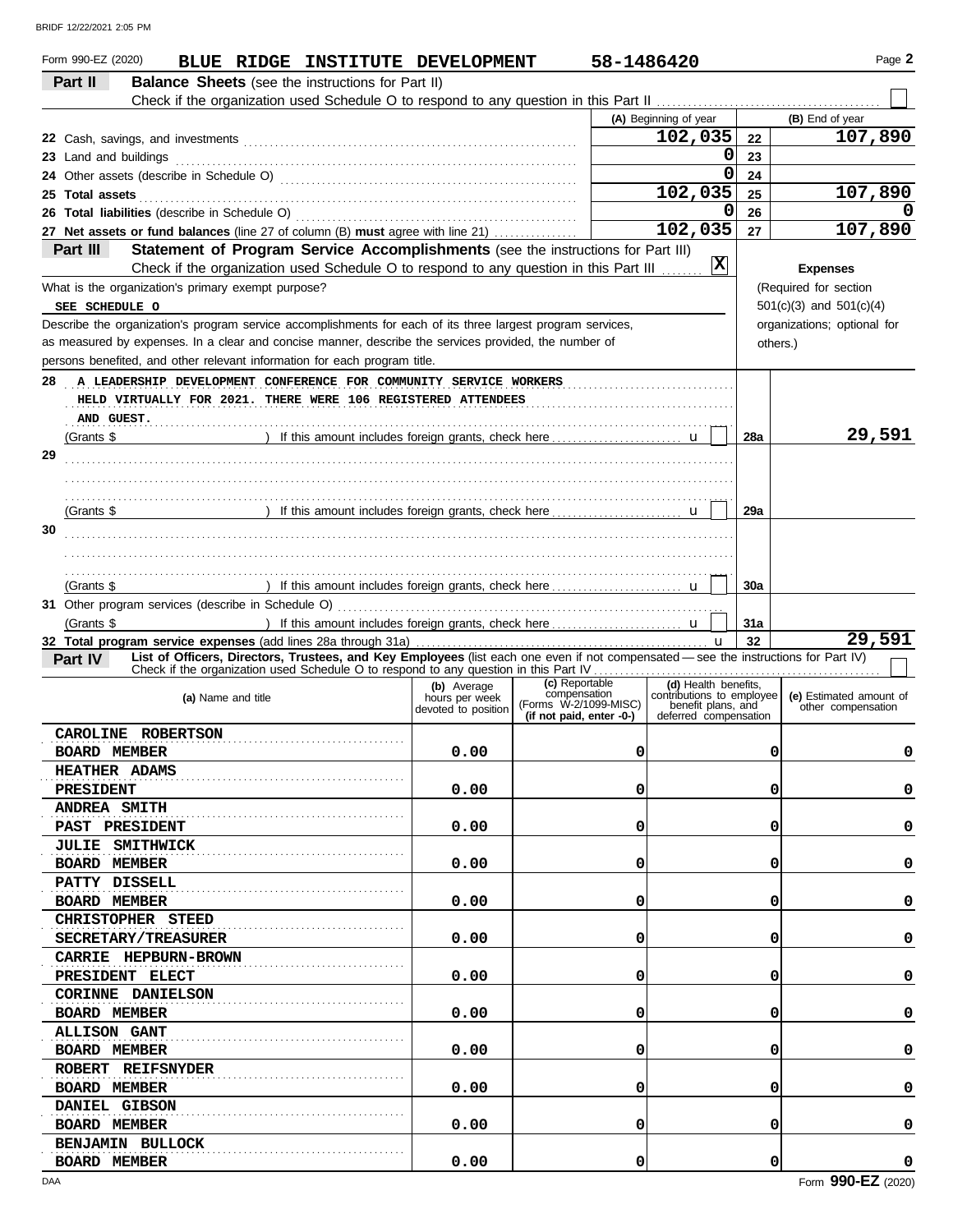|     | Form 990-EZ (2020)<br>58-1486420<br>BLUE RIDGE INSTITUTE DEVELOPMENT                                                                                                                                                          |       |            | Page 3       |
|-----|-------------------------------------------------------------------------------------------------------------------------------------------------------------------------------------------------------------------------------|-------|------------|--------------|
|     | Part V<br>Other Information (Note the Schedule A and personal benefit contract statement requirements in the                                                                                                                  |       |            |              |
|     | instructions for Part V.) Check if the organization used Schedule O to respond to any question in this Part V                                                                                                                 |       |            |              |
|     |                                                                                                                                                                                                                               |       | <b>Yes</b> | No           |
| 33  | Did the organization engage in any significant activity not previously reported to the IRS? If "Yes," provide a                                                                                                               |       |            | x            |
| 34  | detailed description of each activity in Schedule O Mathematic and Construction of the Schedule of the Schedule D<br>Were any significant changes made to the organizing or governing documents? If "Yes," attach a conformed | 33    |            |              |
|     | copy of the amended documents if they reflect a change to the organization's name. Otherwise, explain the                                                                                                                     |       |            |              |
|     |                                                                                                                                                                                                                               | 34    |            | x            |
| 35a | Did the organization have unrelated business gross income of \$1,000 or more during the year from business                                                                                                                    |       |            |              |
|     |                                                                                                                                                                                                                               | 35a   |            | X            |
|     | If "Yes" to line 35a, has the organization filed a Form 990-T for the year? If "No," provide an explanation in Schedule O                                                                                                     | 35b   |            |              |
| c   | Was the organization a section $501(c)(4)$ , $501(c)(5)$ , or $501(c)(6)$ organization subject to section 6033(e) notice,                                                                                                     |       |            |              |
|     | reporting, and proxy tax requirements during the year? If "Yes," complete Schedule C, Part III [[[[[[[[[[[[[[                                                                                                                 | 35c   |            | x            |
| 36  | Did the organization undergo a liquidation, dissolution, termination, or significant disposition of net assets                                                                                                                |       |            |              |
|     |                                                                                                                                                                                                                               | 36    |            | x            |
| 37a | Enter amount of political expenditures, direct or indirect, as described in the instructions $\mathbf{u}$ $\mathbf{a}$ $\mathbf{a}$                                                                                           |       |            |              |
| b   | Did the organization file Form 1120-POL for this year?                                                                                                                                                                        | 37b   |            | x            |
| 38a | Did the organization borrow from, or make any loans to, any officer, director, trustee, or key employee; or were                                                                                                              |       |            |              |
|     | any such loans made in a prior year and still outstanding at the end of the tax year covered by this return?                                                                                                                  | 38a   |            | x            |
| b   | If "Yes," complete Schedule L, Part II, and enter the total amount involved<br>  38b                                                                                                                                          |       |            |              |
| 39  | Section 501(c)(7) organizations. Enter:                                                                                                                                                                                       |       |            |              |
| а   | 39a<br>Initiation fees and capital contributions included on line 9                                                                                                                                                           |       |            |              |
| b   | 39 <sub>b</sub>                                                                                                                                                                                                               |       |            |              |
| 40a | Section 501(c)(3) organizations. Enter amount of tax imposed on the organization during the year under:                                                                                                                       |       |            |              |
|     | section 4911 <b>u</b> __________________; section 4912 <b>u</b> ________________; section 4955 <b>u</b>                                                                                                                       |       |            |              |
| b   | Section 501(c)(3), 501(c)(4), and 501(c)(29) organizations. Did the organization engage in any section 4958                                                                                                                   |       |            |              |
|     | excess benefit transaction during the year, or did it engage in an excess benefit transaction in a prior year                                                                                                                 |       |            |              |
|     | that has not been reported on any of its prior Forms 990 or 990-EZ? If "Yes," complete Schedule L, Part I                                                                                                                     | 40b   |            | x            |
| c   | Section $501(c)(3)$ , $501(c)(4)$ , and $501(c)(29)$ organizations. Enter amount of tax imposed                                                                                                                               |       |            |              |
|     | on organization managers or disqualified persons during the year under sections 4912,                                                                                                                                         |       |            |              |
|     | 4955, and 4958<br>$\mathbf{u}$ and $\mathbf{u}$ and $\mathbf{u}$ and $\mathbf{u}$                                                                                                                                             |       |            |              |
| d   | Section 501(c)(3), 501(c)(4), and 501(c)(29) organizations. Enter amount of tax on line                                                                                                                                       |       |            |              |
|     | 40c reimbursed by the organization                                                                                                                                                                                            |       |            |              |
| е   | All organizations. At any time during the tax year, was the organization a party to a prohibited tax shelter                                                                                                                  | 40e   |            | x            |
| 41  | transaction? If "Yes," complete Form 8886-T<br>List the states with which a copy of this return is filed $\mathbf{u}$ <b>NONE</b>                                                                                             |       |            |              |
| 42a | The organization's books are in care of <b>u</b> CHRISTOPHER STEED The organization's books are in care of <b>u</b> CHRISTOPHER STEED The organization's books are in care of <b>u</b>                                        |       |            |              |
|     | PO BOX 2208                                                                                                                                                                                                                   |       |            |              |
|     | $ZIP + 4$ <b>u</b><br>Located at <b>u</b> GAFFNEY<br>SC                                                                                                                                                                       | 29342 |            |              |
| b   | At any time during the calendar year, did the organization have an interest in or a signature or other authority over                                                                                                         |       | Yes        | No           |
|     | a financial account in a foreign country (such as a bank account, securities account, or other financial account)?                                                                                                            | 42b   |            | x            |
|     | If "Yes," enter the name of the foreign country $\mathbf u$                                                                                                                                                                   |       |            |              |
|     | See the instructions for exceptions and filing requirements for FinCEN Form 114, Report of Foreign Bank and                                                                                                                   |       |            |              |
|     | Financial Accounts (FBAR).                                                                                                                                                                                                    |       |            |              |
| c   |                                                                                                                                                                                                                               | 42c   |            | X            |
|     | If "Yes," enter the name of the foreign country u                                                                                                                                                                             |       |            |              |
| 43  |                                                                                                                                                                                                                               |       |            | $\mathbf{u}$ |
|     | $\mathbf{u}$   43                                                                                                                                                                                                             |       |            |              |
|     |                                                                                                                                                                                                                               |       | Yes        | No           |
| 44a | Did the organization maintain any donor advised funds during the year? If "Yes," Form 990 must be                                                                                                                             |       |            |              |
|     |                                                                                                                                                                                                                               | 44a   |            | x            |
| b   | Did the organization operate one or more hospital facilities during the year? If "Yes," Form 990 must be                                                                                                                      |       |            |              |
|     |                                                                                                                                                                                                                               | 44b   |            | X            |
| c   |                                                                                                                                                                                                                               | 44c   |            | x            |
| d   | If "Yes" to line 44c, has the organization filed a Form 720 to report these payments? If "No," provide an                                                                                                                     |       |            |              |
|     |                                                                                                                                                                                                                               | 44d   |            | x            |
| 45a | Did the organization have a controlled entity within the meaning of section 512(b)(13)?                                                                                                                                       | 45a   |            |              |
| b   | Did the organization receive any payment from or engage in any transaction with a controlled entity within the<br>meaning of section 512(b)(13)? If "Yes," Form 990 and Schedule R may need to be completed instead of        |       |            |              |
|     |                                                                                                                                                                                                                               | 45b   |            | x            |
|     |                                                                                                                                                                                                                               |       |            |              |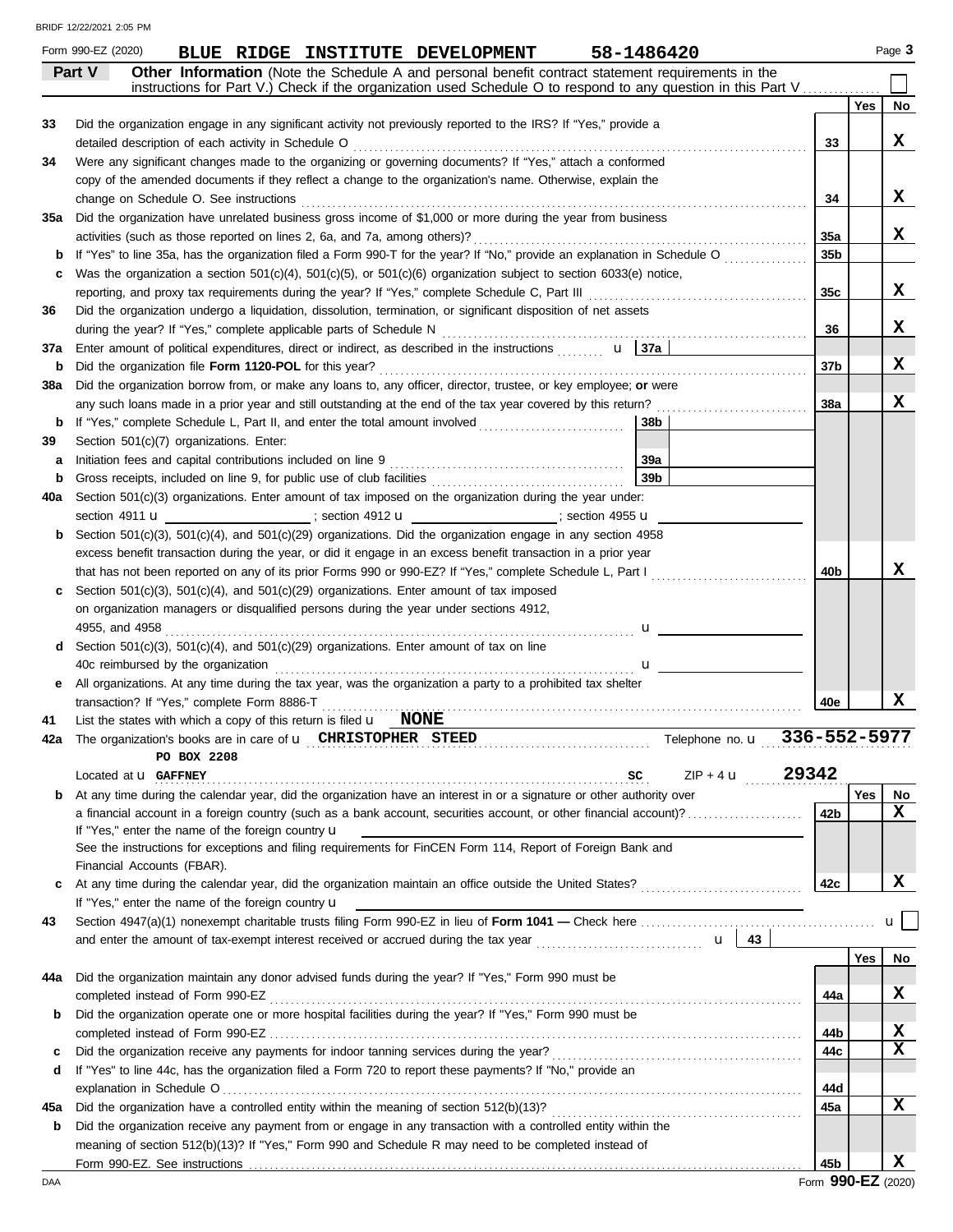|                    |                 | Form 990-EZ (2020)                                  |                              |                                     |                                                                    | BLUE RIDGE INSTITUTE DEVELOPMENT                                                                                                                                                                                                                                                                                         |    |                                | 58-1486420          |                                                                                                  |                     |                 |                                               | Page 4                     |
|--------------------|-----------------|-----------------------------------------------------|------------------------------|-------------------------------------|--------------------------------------------------------------------|--------------------------------------------------------------------------------------------------------------------------------------------------------------------------------------------------------------------------------------------------------------------------------------------------------------------------|----|--------------------------------|---------------------|--------------------------------------------------------------------------------------------------|---------------------|-----------------|-----------------------------------------------|----------------------------|
|                    |                 |                                                     |                              |                                     |                                                                    |                                                                                                                                                                                                                                                                                                                          |    |                                |                     |                                                                                                  |                     |                 | Yes                                           | No                         |
| 46                 |                 |                                                     |                              |                                     |                                                                    | Did the organization engage, directly or indirectly, in political campaign activities on behalf of or in opposition                                                                                                                                                                                                      |    |                                |                     |                                                                                                  |                     | 46              |                                               | x                          |
|                    | Part VI         | 50 and 51.                                          |                              |                                     | Section 501(c)(3) Organizations Only                               | All section 501(c)(3) organizations must answer questions 47-49b and 52, and complete the tables for lines                                                                                                                                                                                                               |    |                                |                     |                                                                                                  |                     |                 |                                               |                            |
|                    |                 |                                                     |                              |                                     |                                                                    |                                                                                                                                                                                                                                                                                                                          |    |                                |                     |                                                                                                  |                     |                 | Yes                                           | No                         |
| 47                 |                 | year? If "Yes," complete Schedule C, Part II        |                              |                                     |                                                                    | Did the organization engage in lobbying activities or have a section 501(h) election in effect during the tax                                                                                                                                                                                                            |    |                                |                     |                                                                                                  |                     | 47              |                                               | x                          |
| 48                 |                 |                                                     |                              |                                     |                                                                    |                                                                                                                                                                                                                                                                                                                          |    |                                |                     |                                                                                                  |                     | 48<br>49a       |                                               | $\mathbf x$<br>$\mathbf x$ |
| 49a<br>$\mathbf b$ |                 |                                                     |                              |                                     | If "Yes," was the related organization a section 527 organization? |                                                                                                                                                                                                                                                                                                                          |    |                                |                     |                                                                                                  |                     | 49 <sub>b</sub> |                                               |                            |
| 50                 |                 |                                                     |                              |                                     |                                                                    | Complete this table for the organization's five highest compensated employees (other than officers, directors, trustees, and key                                                                                                                                                                                         |    |                                |                     |                                                                                                  |                     |                 |                                               |                            |
|                    |                 |                                                     |                              |                                     |                                                                    | employees) who each received more than \$100,000 of compensation from the organization. If there is none, enter "None."                                                                                                                                                                                                  |    |                                |                     |                                                                                                  |                     |                 |                                               |                            |
|                    |                 |                                                     |                              | (a) Name and title of each employee |                                                                    | (b) Average<br>hours per week<br>devoted to position   (Forms W-2/1099-MISC)                                                                                                                                                                                                                                             |    | (c) Reportable<br>compensation |                     | (d) Health benefits,<br>contributions to employee<br>benefit plans, and<br>deferred compensation |                     |                 | (e) Estimated amount of<br>other compensation |                            |
|                    | <b>NONE</b>     |                                                     |                              |                                     |                                                                    |                                                                                                                                                                                                                                                                                                                          |    |                                |                     |                                                                                                  |                     |                 |                                               |                            |
|                    |                 |                                                     |                              |                                     |                                                                    |                                                                                                                                                                                                                                                                                                                          |    |                                |                     |                                                                                                  |                     |                 |                                               |                            |
|                    |                 |                                                     |                              |                                     |                                                                    |                                                                                                                                                                                                                                                                                                                          |    |                                |                     |                                                                                                  |                     |                 |                                               |                            |
|                    |                 |                                                     |                              |                                     |                                                                    |                                                                                                                                                                                                                                                                                                                          |    |                                |                     |                                                                                                  |                     |                 |                                               |                            |
|                    |                 |                                                     |                              |                                     |                                                                    |                                                                                                                                                                                                                                                                                                                          |    |                                |                     |                                                                                                  |                     |                 |                                               |                            |
| f<br>51            |                 | Total number of other employees paid over \$100,000 |                              |                                     |                                                                    | Complete this table for the organization's five highest compensated independent contractors who each received more than<br>\$100,000 of compensation from the organization. If there is none, enter "None."                                                                                                              |    |                                |                     |                                                                                                  |                     |                 |                                               |                            |
|                    |                 |                                                     |                              |                                     | (a) Name and business address of each independent contractor       |                                                                                                                                                                                                                                                                                                                          |    |                                | (b) Type of service |                                                                                                  |                     |                 | (c) Compensation                              |                            |
|                    | <b>NONE</b>     |                                                     |                              |                                     |                                                                    |                                                                                                                                                                                                                                                                                                                          |    |                                |                     |                                                                                                  |                     |                 |                                               |                            |
|                    |                 |                                                     |                              |                                     |                                                                    |                                                                                                                                                                                                                                                                                                                          |    |                                |                     |                                                                                                  |                     |                 |                                               |                            |
|                    |                 |                                                     |                              |                                     |                                                                    |                                                                                                                                                                                                                                                                                                                          |    |                                |                     |                                                                                                  |                     |                 |                                               |                            |
|                    |                 |                                                     |                              |                                     |                                                                    |                                                                                                                                                                                                                                                                                                                          |    |                                |                     |                                                                                                  |                     |                 |                                               |                            |
|                    |                 |                                                     |                              |                                     |                                                                    |                                                                                                                                                                                                                                                                                                                          |    |                                |                     |                                                                                                  |                     |                 |                                               |                            |
| d<br>52            |                 |                                                     |                              |                                     |                                                                    | Total number of other independent contractors each receiving over \$100,000<br>Did the organization complete Schedule A? Note: All section $501(c)(3)$ organizations must attach a                                                                                                                                       |    |                                |                     |                                                                                                  | Ixl                 | Yes             |                                               | No                         |
|                    |                 | completed Schedule A                                |                              |                                     |                                                                    | Under penalties of perjury, I declare that I have examined this return, including accompanying schedules and statements, and to the best of my knowledge and belief, it is<br>true, correct, and complete. Declaration of preparer (other than officer) is based on all information of which preparer has any knowledge. |    |                                |                     |                                                                                                  |                     |                 |                                               |                            |
|                    |                 |                                                     |                              |                                     |                                                                    |                                                                                                                                                                                                                                                                                                                          |    |                                |                     |                                                                                                  |                     |                 |                                               |                            |
| Sign               |                 | Signature of officer                                | <b>HEATHER</b>               | <b>ADAMS</b>                        |                                                                    |                                                                                                                                                                                                                                                                                                                          |    | <b>PRESIDENT</b>               | Date                |                                                                                                  |                     |                 |                                               |                            |
| Here               |                 |                                                     | Type or print name and title |                                     |                                                                    |                                                                                                                                                                                                                                                                                                                          |    |                                |                     |                                                                                                  |                     |                 |                                               |                            |
| Paid               |                 | Print/Type preparer's name                          |                              |                                     |                                                                    | Preparer's signature                                                                                                                                                                                                                                                                                                     |    |                                | Date                | Check                                                                                            | if<br>self-employed | PTIN            |                                               |                            |
|                    | <b>Preparer</b> | JAIME PRITCHETT, CPA<br>Firm's name $\}$            |                              | BARHAM &                            | <b>ASSOCIATES,</b>                                                 | CPAS,                                                                                                                                                                                                                                                                                                                    | PC |                                |                     | 12/22/21<br>Firm's $EIN$ }                                                                       |                     |                 | P01655760<br>26-1448350                       |                            |
|                    | <b>Use Only</b> | Firm's address $\}$                                 |                              | P.O. BOX 899<br>EDEN, NC            | 27289-0899                                                         |                                                                                                                                                                                                                                                                                                                          |    |                                |                     | Phone no.                                                                                        |                     |                 | 336-623-2151                                  |                            |
|                    |                 |                                                     |                              |                                     |                                                                    |                                                                                                                                                                                                                                                                                                                          |    |                                |                     |                                                                                                  |                     | $ X $ Yes       |                                               | No.                        |

|  | Form 990-EZ (2020) |  |
|--|--------------------|--|
|--|--------------------|--|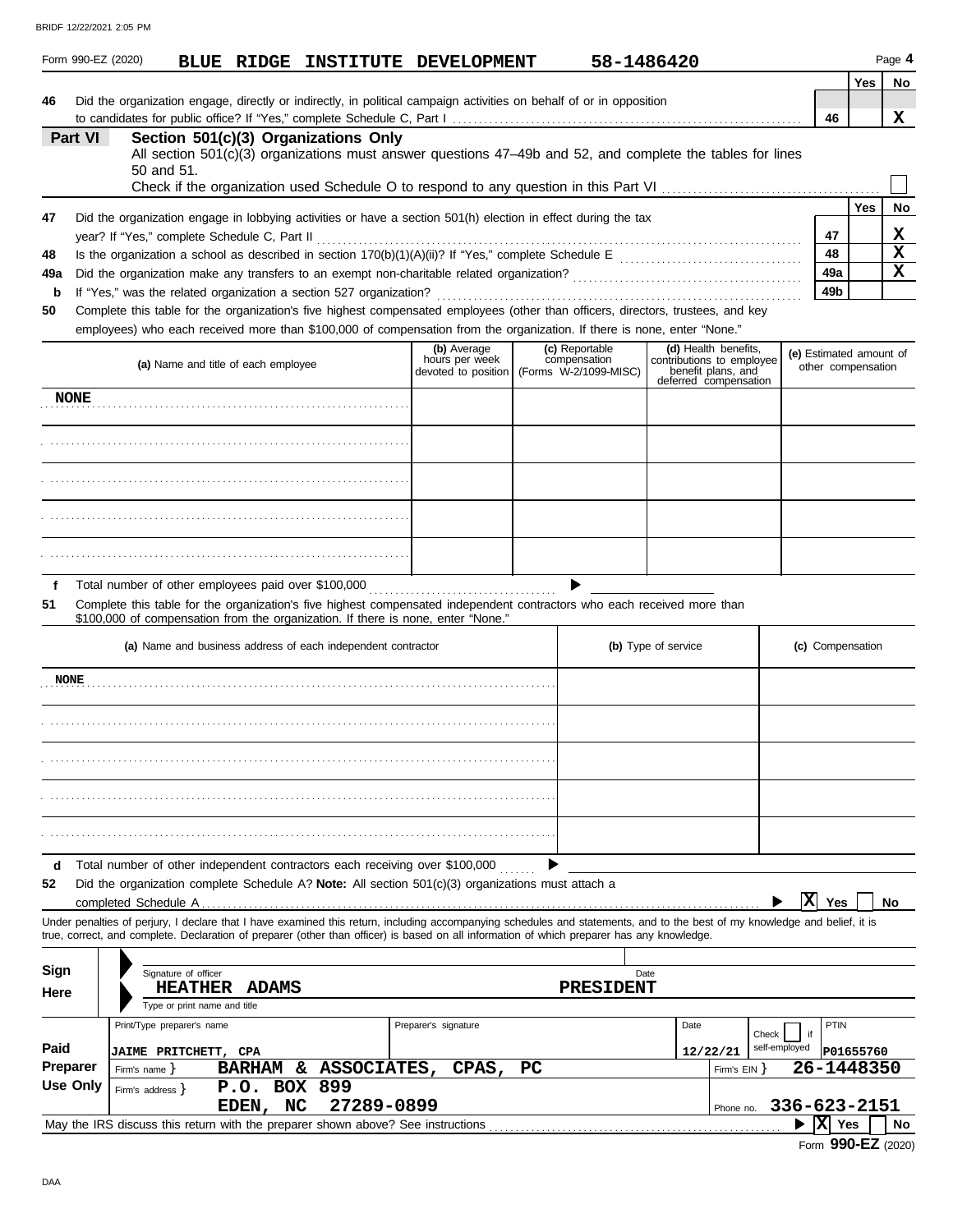| Form 990-EZ (2020)<br>BLUE RIDGE INSTITUTE DEVELOPMENT<br>Part II<br><b>Balance Sheets</b> (see the instructions for Part II)                         |                                       | 58-1486420                            |                                                   |          | Page 2                                        |
|-------------------------------------------------------------------------------------------------------------------------------------------------------|---------------------------------------|---------------------------------------|---------------------------------------------------|----------|-----------------------------------------------|
|                                                                                                                                                       |                                       |                                       |                                                   |          |                                               |
|                                                                                                                                                       |                                       |                                       | (A) Beginning of year                             |          | (B) End of year                               |
|                                                                                                                                                       |                                       |                                       | $\mathbf{0}$                                      | 22       |                                               |
|                                                                                                                                                       |                                       |                                       | 0                                                 | 23       |                                               |
|                                                                                                                                                       |                                       |                                       | 0                                                 | 24       |                                               |
| 25 Total assets                                                                                                                                       |                                       |                                       | 0                                                 | 25       | 0                                             |
|                                                                                                                                                       |                                       |                                       | 0                                                 | 26       | 0                                             |
| 27 Net assets or fund balances (line 27 of column (B) must agree with line 21)                                                                        |                                       |                                       | 0                                                 | 27       | $\mathbf 0$                                   |
| Statement of Program Service Accomplishments (see the instructions for Part III)<br>Part III                                                          |                                       |                                       |                                                   |          |                                               |
| Check if the organization used Schedule O to respond to any question in this Part III                                                                 |                                       |                                       |                                                   |          | <b>Expenses</b>                               |
| What is the organization's primary exempt purpose?                                                                                                    |                                       |                                       |                                                   |          | (Required for section                         |
|                                                                                                                                                       |                                       |                                       |                                                   |          | $501(c)(3)$ and $501(c)(4)$                   |
| Describe the organization's program service accomplishments for each of its three largest program services,                                           |                                       |                                       |                                                   |          | organizations; optional for                   |
| as measured by expenses. In a clear and concise manner, describe the services provided, the number of                                                 |                                       |                                       |                                                   | others.) |                                               |
| persons benefited, and other relevant information for each program title.                                                                             |                                       |                                       |                                                   |          |                                               |
| 28                                                                                                                                                    |                                       |                                       |                                                   |          |                                               |
|                                                                                                                                                       |                                       |                                       |                                                   |          |                                               |
|                                                                                                                                                       |                                       |                                       |                                                   |          |                                               |
|                                                                                                                                                       |                                       |                                       |                                                   |          |                                               |
| (Grants $$$                                                                                                                                           |                                       |                                       |                                                   | 28a      |                                               |
| 29                                                                                                                                                    |                                       |                                       |                                                   |          |                                               |
|                                                                                                                                                       |                                       |                                       |                                                   |          |                                               |
|                                                                                                                                                       |                                       |                                       |                                                   |          |                                               |
| (Grants \$                                                                                                                                            |                                       |                                       |                                                   | 29a      |                                               |
| 30                                                                                                                                                    |                                       |                                       |                                                   |          |                                               |
|                                                                                                                                                       |                                       |                                       |                                                   |          |                                               |
|                                                                                                                                                       |                                       |                                       |                                                   |          |                                               |
|                                                                                                                                                       |                                       |                                       |                                                   |          |                                               |
| (Grants \$                                                                                                                                            |                                       |                                       |                                                   | 30a      |                                               |
|                                                                                                                                                       |                                       |                                       |                                                   |          |                                               |
| (Grants \$                                                                                                                                            |                                       |                                       |                                                   | 31a      |                                               |
|                                                                                                                                                       |                                       |                                       |                                                   | 32       |                                               |
| List of Officers, Directors, Trustees, and Key Employees (list each one even if not compensated - see the instructions for Part IV)<br><b>Part IV</b> |                                       |                                       |                                                   |          |                                               |
|                                                                                                                                                       | (b) Average                           | (c) Reportable                        | (d) Health benefits,<br>contributions to employee |          |                                               |
| (a) Name and title                                                                                                                                    | hours per week<br>devoted to position | compensation<br>(Forms W-2/1099-MISC) | benefit plans, and                                |          | (e) Estimated amount of<br>other compensation |
|                                                                                                                                                       |                                       | (if not paid, enter -0-)              | deferred compensation                             |          |                                               |
| PHILIP ACORD                                                                                                                                          |                                       |                                       |                                                   |          |                                               |
| <b>BOARD MEMBER</b>                                                                                                                                   | 0.00                                  | 0                                     |                                                   | 0        | 0                                             |
| <b>DAVID PARKER</b>                                                                                                                                   |                                       |                                       |                                                   |          |                                               |
| <b>BOARD MEMBER</b>                                                                                                                                   | 0.00                                  | 0                                     |                                                   | 0        | 0                                             |
| CHAMLEE LOSCUITO                                                                                                                                      |                                       |                                       |                                                   |          |                                               |
| <b>BOARD MEMBER</b>                                                                                                                                   | 0.00                                  | 0                                     |                                                   | 0        | 0                                             |
| CHERI WRIGHT-JONES                                                                                                                                    |                                       |                                       |                                                   |          |                                               |
| <b>BOARD MEMBER</b>                                                                                                                                   | 0.00                                  | 0                                     |                                                   | 0        | 0                                             |
| <b>AMAR PATEL</b>                                                                                                                                     |                                       |                                       |                                                   |          |                                               |
|                                                                                                                                                       |                                       |                                       |                                                   |          |                                               |
| <b>BOARD MEMBER</b>                                                                                                                                   | 0.00                                  | 0                                     |                                                   | 0        | 0                                             |
| CAROLINE GOINS                                                                                                                                        |                                       |                                       |                                                   |          |                                               |
| <b>BOARD MEMBER</b>                                                                                                                                   | 0.00                                  | 0                                     |                                                   | 0        | 0                                             |
| ROBERT MCFALLS                                                                                                                                        |                                       |                                       |                                                   |          |                                               |
| <b>BOARD MEMBER</b>                                                                                                                                   | 0.00                                  | 0                                     |                                                   | 0        | 0                                             |
| KAREN TOWERY                                                                                                                                          |                                       |                                       |                                                   |          |                                               |
| <b>BOARD MEMBER</b>                                                                                                                                   | 0.00                                  | 0                                     |                                                   | 0        | 0                                             |
| CARRIE THEALL                                                                                                                                         |                                       |                                       |                                                   |          |                                               |
| <b>BOARD MEMBER</b>                                                                                                                                   | 0.00                                  | 0                                     |                                                   | 0        | 0                                             |
| CHRISTINA DELZINGARO                                                                                                                                  |                                       |                                       |                                                   |          |                                               |
|                                                                                                                                                       |                                       | 0                                     |                                                   |          |                                               |
| <b>BOARD MEMBER</b>                                                                                                                                   | 0.00                                  |                                       |                                                   | 0        | 0                                             |
| <b>GRACE-ANNE ALFERO</b>                                                                                                                              |                                       |                                       |                                                   |          |                                               |
| <b>BOARD MEMBER</b>                                                                                                                                   | 0.00                                  | 0                                     |                                                   | 0        | 0                                             |
| <b>JUANITA SUBER</b>                                                                                                                                  |                                       |                                       |                                                   |          |                                               |
| <b>BOARD MEMBER</b>                                                                                                                                   | 0.00                                  | 0                                     |                                                   | 0        | 0                                             |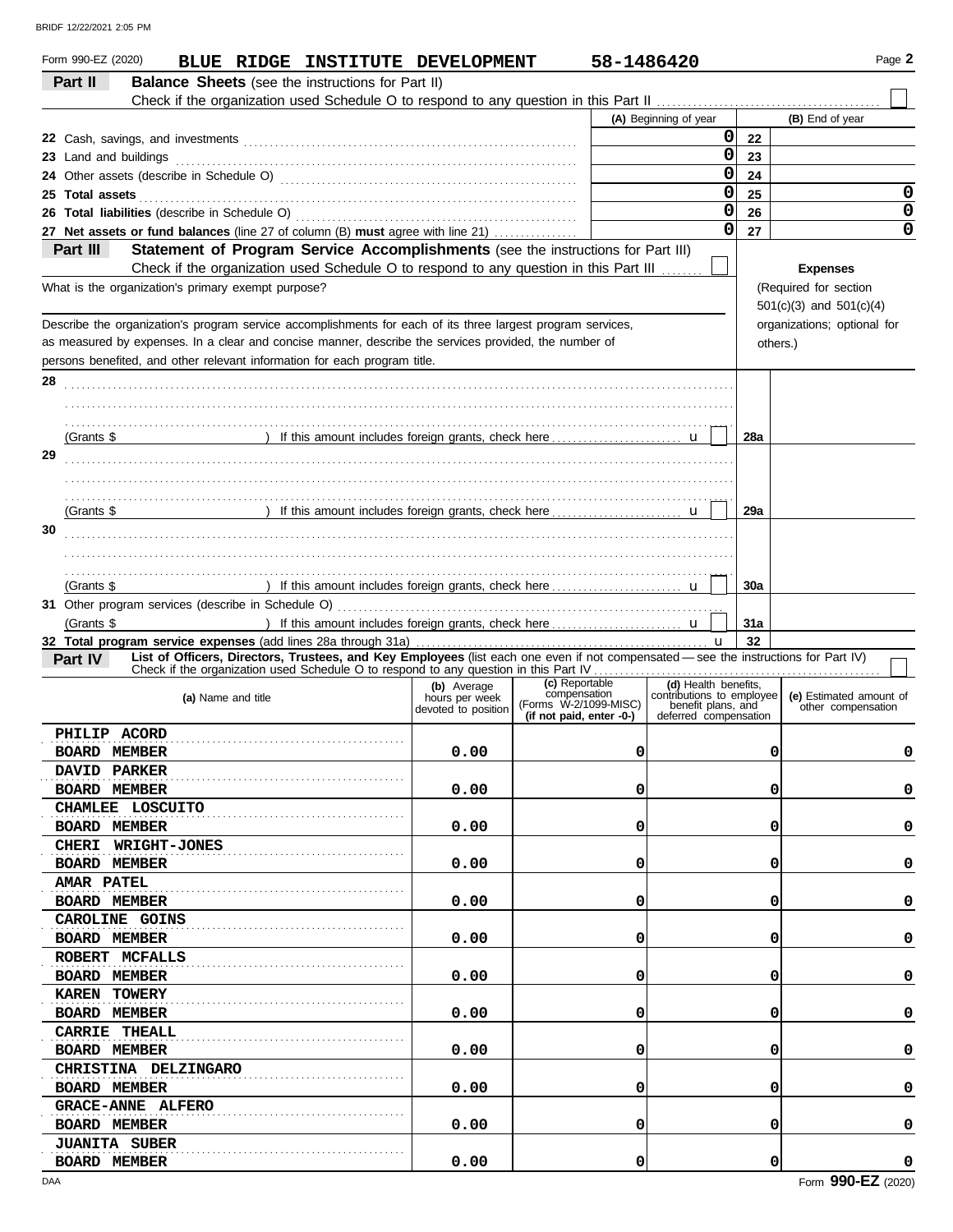| Form 990-EZ (2020)<br>Part II | BLUE RIDGE INSTITUTE DEVELOPMENT<br><b>Balance Sheets</b> (see the instructions for Part II)                                                                                                                                                                                                      |                                       |                                                                   | 58-1486420 |                                                                                                  |     | Page 2                                                                 |             |
|-------------------------------|---------------------------------------------------------------------------------------------------------------------------------------------------------------------------------------------------------------------------------------------------------------------------------------------------|---------------------------------------|-------------------------------------------------------------------|------------|--------------------------------------------------------------------------------------------------|-----|------------------------------------------------------------------------|-------------|
|                               |                                                                                                                                                                                                                                                                                                   |                                       |                                                                   |            | (A) Beginning of year                                                                            |     | (B) End of year                                                        |             |
|                               |                                                                                                                                                                                                                                                                                                   |                                       |                                                                   |            | 0                                                                                                |     |                                                                        |             |
|                               |                                                                                                                                                                                                                                                                                                   |                                       |                                                                   |            | $\mathbf 0$                                                                                      | 22  |                                                                        |             |
|                               | 23 Land and buildings <i>machines and contained and and buildings</i>                                                                                                                                                                                                                             |                                       |                                                                   |            |                                                                                                  | 23  |                                                                        |             |
|                               |                                                                                                                                                                                                                                                                                                   |                                       |                                                                   |            | $\mathbf 0$                                                                                      | 24  |                                                                        |             |
| 25 Total assets               |                                                                                                                                                                                                                                                                                                   |                                       |                                                                   |            | $\mathbf 0$                                                                                      | 25  |                                                                        | 0           |
|                               |                                                                                                                                                                                                                                                                                                   |                                       |                                                                   |            | $\mathbf 0$                                                                                      | 26  |                                                                        | 0           |
|                               | 27 Net assets or fund balances (line 27 of column (B) must agree with line 21)                                                                                                                                                                                                                    |                                       |                                                                   |            | 0                                                                                                | 27  |                                                                        | $\mathbf 0$ |
| Part III                      | Statement of Program Service Accomplishments (see the instructions for Part III)<br>Check if the organization used Schedule O to respond to any question in this Part III<br>What is the organization's primary exempt purpose?                                                                   |                                       |                                                                   |            |                                                                                                  |     | <b>Expenses</b><br>(Required for section                               |             |
|                               | Describe the organization's program service accomplishments for each of its three largest program services,<br>as measured by expenses. In a clear and concise manner, describe the services provided, the number of<br>persons benefited, and other relevant information for each program title. |                                       |                                                                   |            |                                                                                                  |     | $501(c)(3)$ and $501(c)(4)$<br>organizations; optional for<br>others.) |             |
| 28                            |                                                                                                                                                                                                                                                                                                   |                                       |                                                                   |            |                                                                                                  |     |                                                                        |             |
|                               |                                                                                                                                                                                                                                                                                                   |                                       |                                                                   |            |                                                                                                  |     |                                                                        |             |
|                               |                                                                                                                                                                                                                                                                                                   |                                       |                                                                   |            |                                                                                                  |     |                                                                        |             |
| (Grants \$                    | ) If this amount includes foreign grants, check here [ u                                                                                                                                                                                                                                          |                                       |                                                                   |            |                                                                                                  | 28a |                                                                        |             |
| 29                            |                                                                                                                                                                                                                                                                                                   |                                       |                                                                   |            |                                                                                                  |     |                                                                        |             |
|                               |                                                                                                                                                                                                                                                                                                   |                                       |                                                                   |            |                                                                                                  |     |                                                                        |             |
|                               |                                                                                                                                                                                                                                                                                                   |                                       |                                                                   |            |                                                                                                  |     |                                                                        |             |
| (Grants \$                    |                                                                                                                                                                                                                                                                                                   |                                       |                                                                   |            |                                                                                                  | 29a |                                                                        |             |
| 30                            |                                                                                                                                                                                                                                                                                                   |                                       |                                                                   |            |                                                                                                  |     |                                                                        |             |
|                               |                                                                                                                                                                                                                                                                                                   |                                       |                                                                   |            |                                                                                                  |     |                                                                        |             |
|                               |                                                                                                                                                                                                                                                                                                   |                                       |                                                                   |            |                                                                                                  |     |                                                                        |             |
| (Grants \$                    |                                                                                                                                                                                                                                                                                                   |                                       |                                                                   |            |                                                                                                  | 30a |                                                                        |             |
|                               |                                                                                                                                                                                                                                                                                                   |                                       |                                                                   |            |                                                                                                  |     |                                                                        |             |
| (Grants \$                    |                                                                                                                                                                                                                                                                                                   |                                       |                                                                   |            |                                                                                                  | 31a |                                                                        |             |
|                               |                                                                                                                                                                                                                                                                                                   |                                       |                                                                   |            |                                                                                                  | 32  |                                                                        |             |
| <b>Part IV</b>                | List of Officers, Directors, Trustees, and Key Employees (list each one even if not compensated - see the instructions for Part IV)                                                                                                                                                               |                                       |                                                                   |            |                                                                                                  |     |                                                                        |             |
|                               |                                                                                                                                                                                                                                                                                                   | (b) Average                           | (c) Reportable                                                    |            |                                                                                                  |     |                                                                        |             |
|                               | (a) Name and title                                                                                                                                                                                                                                                                                | hours per week<br>devoted to position | compensation<br>(Forms W-2/1099-MISC)<br>(if not paid, enter -0-) |            | (d) Health benefits,<br>contributions to employee<br>benefit plans, and<br>deferred compensation |     | (e) Estimated amount of<br>other compensation                          |             |
| SUSAN WATSON                  |                                                                                                                                                                                                                                                                                                   |                                       |                                                                   |            |                                                                                                  |     |                                                                        |             |
| <b>BOARD MEMBER</b>           |                                                                                                                                                                                                                                                                                                   | 0.00                                  |                                                                   | 0          |                                                                                                  | 0   |                                                                        | 0           |
|                               |                                                                                                                                                                                                                                                                                                   |                                       |                                                                   |            |                                                                                                  |     |                                                                        |             |
|                               |                                                                                                                                                                                                                                                                                                   |                                       |                                                                   |            |                                                                                                  |     |                                                                        |             |
|                               |                                                                                                                                                                                                                                                                                                   |                                       |                                                                   |            |                                                                                                  |     |                                                                        |             |
|                               |                                                                                                                                                                                                                                                                                                   |                                       |                                                                   |            |                                                                                                  |     |                                                                        |             |
|                               |                                                                                                                                                                                                                                                                                                   |                                       |                                                                   |            |                                                                                                  |     |                                                                        |             |
|                               |                                                                                                                                                                                                                                                                                                   |                                       |                                                                   |            |                                                                                                  |     |                                                                        |             |
|                               |                                                                                                                                                                                                                                                                                                   |                                       |                                                                   |            |                                                                                                  |     |                                                                        |             |
|                               |                                                                                                                                                                                                                                                                                                   |                                       |                                                                   |            |                                                                                                  |     |                                                                        |             |
|                               |                                                                                                                                                                                                                                                                                                   |                                       |                                                                   |            |                                                                                                  |     |                                                                        |             |
|                               |                                                                                                                                                                                                                                                                                                   |                                       |                                                                   |            |                                                                                                  |     |                                                                        |             |
|                               |                                                                                                                                                                                                                                                                                                   |                                       |                                                                   |            |                                                                                                  |     |                                                                        |             |
|                               |                                                                                                                                                                                                                                                                                                   |                                       |                                                                   |            |                                                                                                  |     |                                                                        |             |
|                               |                                                                                                                                                                                                                                                                                                   |                                       |                                                                   |            |                                                                                                  |     |                                                                        |             |
|                               |                                                                                                                                                                                                                                                                                                   |                                       |                                                                   |            |                                                                                                  |     |                                                                        |             |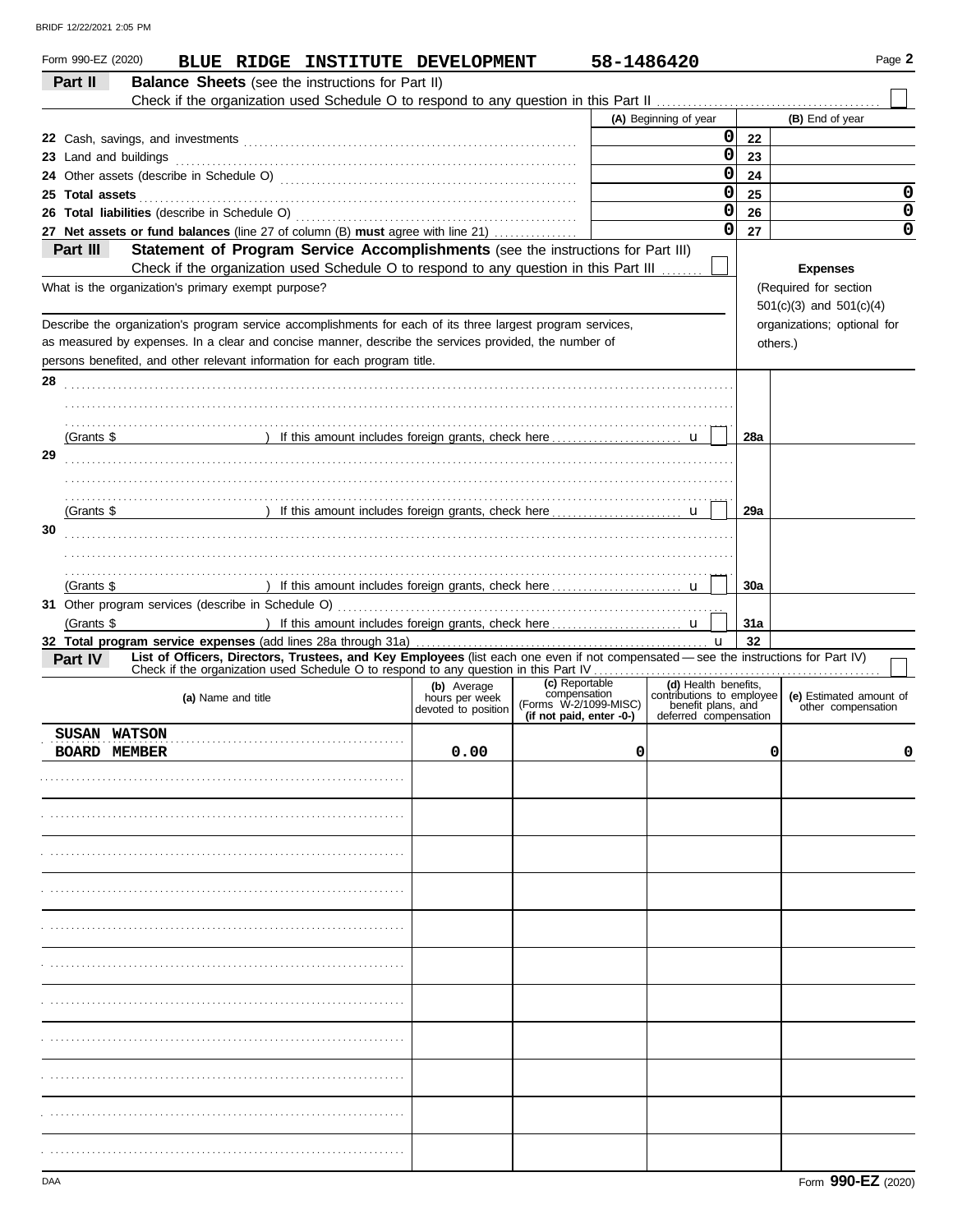| <b>SCHEDULE A</b>                     |                                                                                  | <b>Public Charity Status and Public Support</b>                                                                                                                                                                                                                 |                                                      |    |                                        | OMB No. 1545-0047                    |
|---------------------------------------|----------------------------------------------------------------------------------|-----------------------------------------------------------------------------------------------------------------------------------------------------------------------------------------------------------------------------------------------------------------|------------------------------------------------------|----|----------------------------------------|--------------------------------------|
| (Form 990 or 990-EZ)                  |                                                                                  | Complete if the organization is a section 501(c)(3) organization or a section 4947(a)(1) nonexempt charitable trust.                                                                                                                                            |                                                      |    |                                        | <b>2020</b>                          |
| Department of the Treasury            |                                                                                  | La Attach to Form 990 or Form 990-EZ.                                                                                                                                                                                                                           |                                                      |    |                                        | Open to Public                       |
| Internal Revenue Service              |                                                                                  | <b>u</b> Go to <i>www.irs.gov/Form990</i> for instructions and the latest information.                                                                                                                                                                          |                                                      |    |                                        | <b>Inspection</b>                    |
| Name of the organization              | <b>BLUE</b>                                                                      | RIDGE INSTITUTE DEVELOPMENT                                                                                                                                                                                                                                     |                                                      |    | Employer identification number         |                                      |
|                                       | FUND<br><b>INC</b>                                                               |                                                                                                                                                                                                                                                                 |                                                      |    | 58-1486420                             |                                      |
| Part I                                |                                                                                  | Reason for Public Charity Status. (All organizations must complete this part.) See instructions.                                                                                                                                                                |                                                      |    |                                        |                                      |
| 1                                     |                                                                                  | The organization is not a private foundation because it is: (For lines 1 through 12, check only one box.)<br>A church, convention of churches, or association of churches described in section 170(b)(1)(A)(i).                                                 |                                                      |    |                                        |                                      |
| 2                                     |                                                                                  | A school described in section 170(b)(1)(A)(ii). (Attach Schedule E (Form 990 or 990-EZ).)                                                                                                                                                                       |                                                      |    |                                        |                                      |
| 3                                     |                                                                                  | A hospital or a cooperative hospital service organization described in section 170(b)(1)(A)(iii).                                                                                                                                                               |                                                      |    |                                        |                                      |
| 4                                     |                                                                                  | A medical research organization operated in conjunction with a hospital described in section 170(b)(1)(A)(iii). Enter the hospital's name,                                                                                                                      |                                                      |    |                                        |                                      |
| city, and state:                      |                                                                                  |                                                                                                                                                                                                                                                                 |                                                      |    |                                        |                                      |
| 5                                     |                                                                                  | An organization operated for the benefit of a college or university owned or operated by a governmental unit described in                                                                                                                                       |                                                      |    |                                        |                                      |
| 6                                     | section 170(b)(1)(A)(iv). (Complete Part II.)                                    | A federal, state, or local government or governmental unit described in section 170(b)(1)(A)(v).                                                                                                                                                                |                                                      |    |                                        |                                      |
| 7                                     | described in section 170(b)(1)(A)(vi). (Complete Part II.)                       | An organization that normally receives a substantial part of its support from a governmental unit or from the general public                                                                                                                                    |                                                      |    |                                        |                                      |
| 8                                     |                                                                                  | A community trust described in section 170(b)(1)(A)(vi). (Complete Part II.)                                                                                                                                                                                    |                                                      |    |                                        |                                      |
| 9                                     |                                                                                  | An agricultural research organization described in section 170(b)(1)(A)(ix) operated in conjunction with a land-grant college<br>or university or a non-land-grant college of agriculture (see instructions). Enter the name, city, and state of the college or |                                                      |    |                                        |                                      |
| university:                           |                                                                                  |                                                                                                                                                                                                                                                                 |                                                      |    |                                        |                                      |
| $ {\bf x} $<br>10                     |                                                                                  | An organization that normally receives: (1) more than 33 1/3% of its support from contributions, membership fees, and gross<br>receipts from activities related to its exempt functions, subject to certain exceptions; and (2) no more than 331/3% of its      |                                                      |    |                                        |                                      |
|                                       |                                                                                  | support from gross investment income and unrelated business taxable income (less section 511 tax) from businesses                                                                                                                                               |                                                      |    |                                        |                                      |
| 11                                    |                                                                                  | acquired by the organization after June 30, 1975. See section 509(a)(2). (Complete Part III.)<br>An organization organized and operated exclusively to test for public safety. See section 509(a)(4).                                                           |                                                      |    |                                        |                                      |
| 12                                    |                                                                                  | An organization organized and operated exclusively for the benefit of, to perform the functions of, or to carry out the purposes                                                                                                                                |                                                      |    |                                        |                                      |
|                                       |                                                                                  | of one or more publicly supported organizations described in section 509(a)(1) or section 509(a)(2). See section 509(a)(3).                                                                                                                                     |                                                      |    |                                        |                                      |
|                                       |                                                                                  | Check the box in lines 12a through 12d that describes the type of supporting organization and complete lines 12e, 12f, and 12g.                                                                                                                                 |                                                      |    |                                        |                                      |
| a                                     |                                                                                  | Type I. A supporting organization operated, supervised, or controlled by its supported organization(s), typically by giving<br>the supported organization(s) the power to regularly appoint or elect a majority of the directors or trustees of the             |                                                      |    |                                        |                                      |
| b                                     |                                                                                  | supporting organization. You must complete Part IV, Sections A and B.<br>Type II. A supporting organization supervised or controlled in connection with its supported organization(s), by having                                                                |                                                      |    |                                        |                                      |
|                                       |                                                                                  | control or management of the supporting organization vested in the same persons that control or manage the supported                                                                                                                                            |                                                      |    |                                        |                                      |
|                                       |                                                                                  | organization(s). You must complete Part IV, Sections A and C.                                                                                                                                                                                                   |                                                      |    |                                        |                                      |
| c                                     |                                                                                  | Type III functionally integrated. A supporting organization operated in connection with, and functionally integrated with,<br>its supported organization(s) (see instructions). You must complete Part IV, Sections A, D, and E.                                |                                                      |    |                                        |                                      |
| d                                     |                                                                                  | Type III non-functionally integrated. A supporting organization operated in connection with its supported organization(s)                                                                                                                                       |                                                      |    |                                        |                                      |
|                                       |                                                                                  | that is not functionally integrated. The organization generally must satisfy a distribution requirement and an attentiveness<br>requirement (see instructions). You must complete Part IV, Sections A and D, and Part V.                                        |                                                      |    |                                        |                                      |
| е                                     |                                                                                  | Check this box if the organization received a written determination from the IRS that it is a Type I, Type II, Type III<br>functionally integrated, or Type III non-functionally integrated supporting organization.                                            |                                                      |    |                                        |                                      |
| f                                     | Enter the number of supported organizations                                      |                                                                                                                                                                                                                                                                 |                                                      |    |                                        |                                      |
| g                                     |                                                                                  | Provide the following information about the supported organization(s).                                                                                                                                                                                          |                                                      |    |                                        |                                      |
| (i) Name of supported<br>organization | (ii) EIN                                                                         | (iii) Type of organization<br>(described on lines 1-10                                                                                                                                                                                                          | (iv) Is the organization<br>listed in your governing |    | (v) Amount of monetary<br>support (see | (vi) Amount of<br>other support (see |
|                                       |                                                                                  | above (see instructions))                                                                                                                                                                                                                                       | document?                                            |    | instructions)                          | instructions)                        |
|                                       |                                                                                  |                                                                                                                                                                                                                                                                 | Yes                                                  | No |                                        |                                      |
| (A)                                   |                                                                                  |                                                                                                                                                                                                                                                                 |                                                      |    |                                        |                                      |
| (B)                                   |                                                                                  |                                                                                                                                                                                                                                                                 |                                                      |    |                                        |                                      |
| (C)                                   |                                                                                  |                                                                                                                                                                                                                                                                 |                                                      |    |                                        |                                      |
| (D)                                   |                                                                                  |                                                                                                                                                                                                                                                                 |                                                      |    |                                        |                                      |
| (E)                                   |                                                                                  |                                                                                                                                                                                                                                                                 |                                                      |    |                                        |                                      |
| Total                                 |                                                                                  |                                                                                                                                                                                                                                                                 |                                                      |    |                                        |                                      |
|                                       | For Paperwork Reduction Act Notice, see the Instructions for Form 990 or 990-EZ. |                                                                                                                                                                                                                                                                 |                                                      |    |                                        | Schedule A (Form 990 or 990-EZ) 2020 |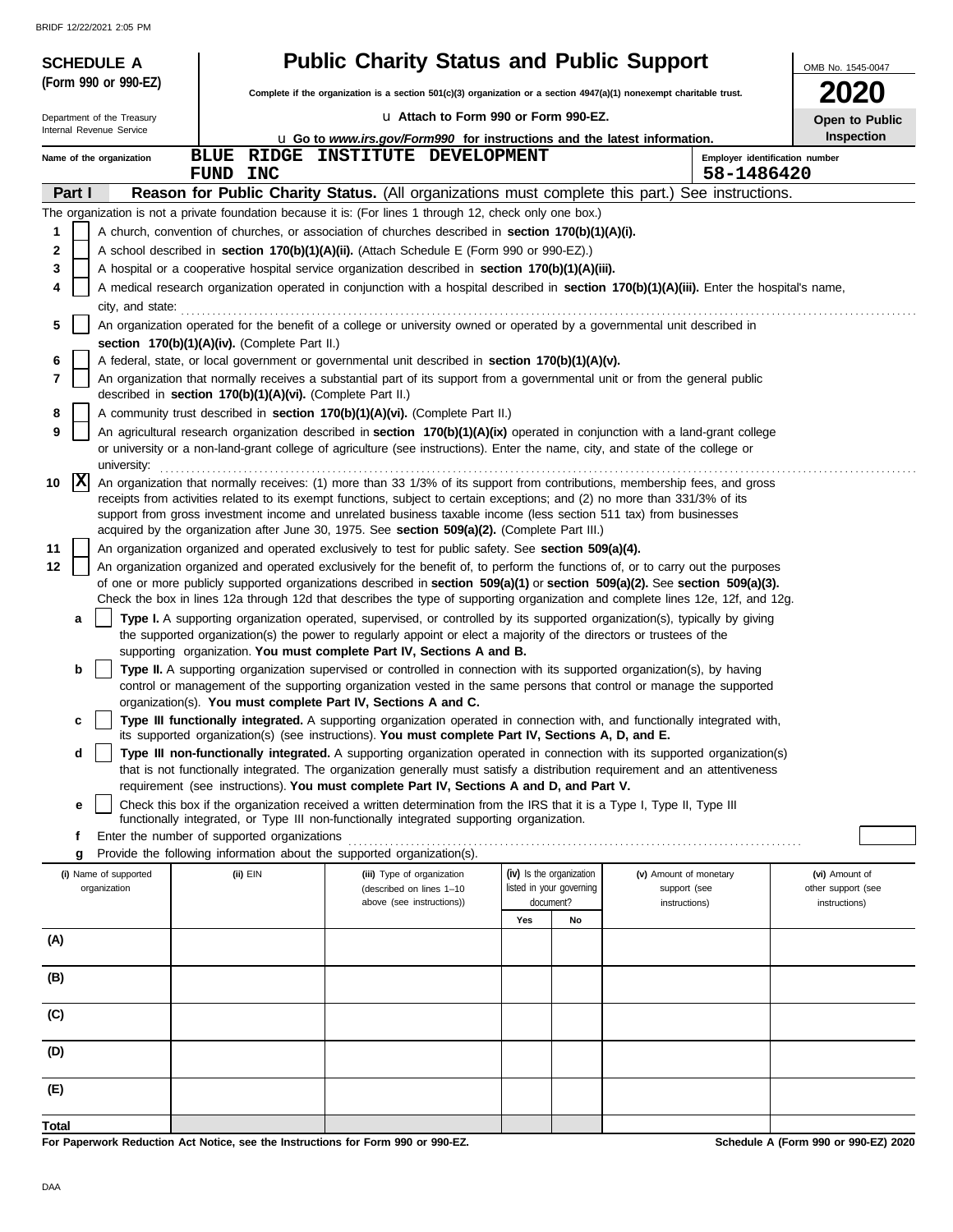|          | Schedule A (Form 990 or 990-EZ) 2020                                                                                                                                                                               |          | BLUE RIDGE INSTITUTE DEVELOPMENT |            |            | 58-1486420 | Page 2    |
|----------|--------------------------------------------------------------------------------------------------------------------------------------------------------------------------------------------------------------------|----------|----------------------------------|------------|------------|------------|-----------|
|          | Support Schedule for Organizations Described in Sections 170(b)(1)(A)(iv) and 170(b)(1)(A)(vi)<br>Part II                                                                                                          |          |                                  |            |            |            |           |
|          | (Complete only if you checked the box on line 5, 7, or 8 of Part I or if the organization failed to qualify under                                                                                                  |          |                                  |            |            |            |           |
|          | Part III. If the organization fails to qualify under the tests listed below, please complete Part III.)                                                                                                            |          |                                  |            |            |            |           |
|          | <b>Section A. Public Support</b>                                                                                                                                                                                   |          |                                  |            |            |            |           |
|          | Calendar year (or fiscal year beginning in)<br>$\mathbf{u}$                                                                                                                                                        | (a) 2016 | (b) 2017                         | $(c)$ 2018 | $(d)$ 2019 | (e) $2020$ | (f) Total |
| 1        | Gifts, grants, contributions, and<br>membership fees received. (Do not<br>include any "unusual grants.")                                                                                                           |          |                                  |            |            |            |           |
| 2        | Tax revenues levied for the<br>organization's benefit and either paid<br>to or expended on its behalf                                                                                                              |          |                                  |            |            |            |           |
| 3        | The value of services or facilities<br>furnished by a governmental unit to the<br>organization without charge                                                                                                      |          |                                  |            |            |            |           |
| 4        | Total. Add lines 1 through 3                                                                                                                                                                                       |          |                                  |            |            |            |           |
| 5        | The portion of total contributions by<br>each person (other than a<br>governmental unit or publicly<br>supported organization) included on<br>line 1 that exceeds 2% of the amount<br>shown on line 11, column (f) |          |                                  |            |            |            |           |
| 6        | Public support. Subtract line 5 from line 4                                                                                                                                                                        |          |                                  |            |            |            |           |
|          | <b>Section B. Total Support</b>                                                                                                                                                                                    |          |                                  |            |            |            |           |
|          | Calendar year (or fiscal year beginning in)<br>$\mathbf{u}$                                                                                                                                                        | (a) 2016 | (b) 2017                         | $(c)$ 2018 | $(d)$ 2019 | (e) 2020   | (f) Total |
| 7<br>8   | Amounts from line 4<br>Gross income from interest, dividends,                                                                                                                                                      |          |                                  |            |            |            |           |
|          | payments received on securities loans,<br>rents, royalties, and income from<br>similar sources $\ldots, \ldots, \ldots, \ldots, \ldots, \ldots$                                                                    |          |                                  |            |            |            |           |
| 9        | Net income from unrelated business<br>activities, whether or not the business<br>is regularly carried on                                                                                                           |          |                                  |            |            |            |           |
| 10       | Other income. Do not include gain or<br>loss from the sale of capital assets<br>(Explain in Part VI.)                                                                                                              |          |                                  |            |            |            |           |
| 11       | Total support. Add lines 7 through 10                                                                                                                                                                              |          |                                  |            |            |            |           |
| 12<br>13 | Gross receipts from related activities, etc. (see instructions)<br>First 5 years. If the Form 990 is for the organization's first, second, third, fourth, or fifth tax year as a section 501(c)(3)                 |          |                                  |            |            | 12         |           |
|          |                                                                                                                                                                                                                    |          |                                  |            |            |            |           |
|          | Section C. Computation of Public Support Percentage                                                                                                                                                                |          |                                  |            |            |            |           |
| 14       | Public support percentage for 2020 (line 6, column (f) divided by line 11, column (f) [[[[[[[[[[[[[[[[[[[[[[[                                                                                                      |          |                                  |            |            | 14         | %         |
| 15       | Public support percentage from 2019 Schedule A, Part II, line 14                                                                                                                                                   |          |                                  |            |            | 15         | %         |
| 16a      | 33 1/3% support test-2020. If the organization did not check the box on line 13, and line 14 is 33 1/3% or more, check this                                                                                        |          |                                  |            |            |            |           |
|          | box and stop here. The organization qualifies as a publicly supported organization                                                                                                                                 |          |                                  |            |            |            |           |
| b        | 33 1/3% support test-2019. If the organization did not check a box on line 13 or 16a, and line 15 is 33 1/3% or more, check                                                                                        |          |                                  |            |            |            |           |
|          | this box and stop here. The organization qualifies as a publicly supported organization                                                                                                                            |          |                                  |            |            |            |           |
|          | 17a 10%-facts-and-circumstances test-2020. If the organization did not check a box on line 13, 16a, or 16b, and line 14 is                                                                                         |          |                                  |            |            |            |           |
|          | 10% or more, and if the organization meets the "facts-and-circumstances" test, check this box and stop here. Explain in                                                                                            |          |                                  |            |            |            |           |
|          | Part VI how the organization meets the "facts-and-circumstances" test. The organization qualifies as a publicly supported                                                                                          |          |                                  |            |            |            |           |
| b        | organization<br>10%-facts-and-circumstances test-2019. If the organization did not check a box on line 13, 16a, 16b, or 17a, and line                                                                              |          |                                  |            |            |            |           |
|          | 15 is 10% or more, and if the organization meets the "facts-and-circumstances" test, check this box and stop here. Explain                                                                                         |          |                                  |            |            |            |           |
|          | in Part VI how the organization meets the "facts-and-circumstances" test. The organization qualifies as a publicly supported                                                                                       |          |                                  |            |            |            |           |
|          | organization                                                                                                                                                                                                       |          |                                  |            |            |            |           |
| 18       | Private foundation. If the organization did not check a box on line 13, 16a, 16b, 17a, or 17b, check this box and see                                                                                              |          |                                  |            |            |            |           |
|          | <b>instructions</b>                                                                                                                                                                                                |          |                                  |            |            |            |           |

**Schedule A (Form 990 or 990-EZ) 2020**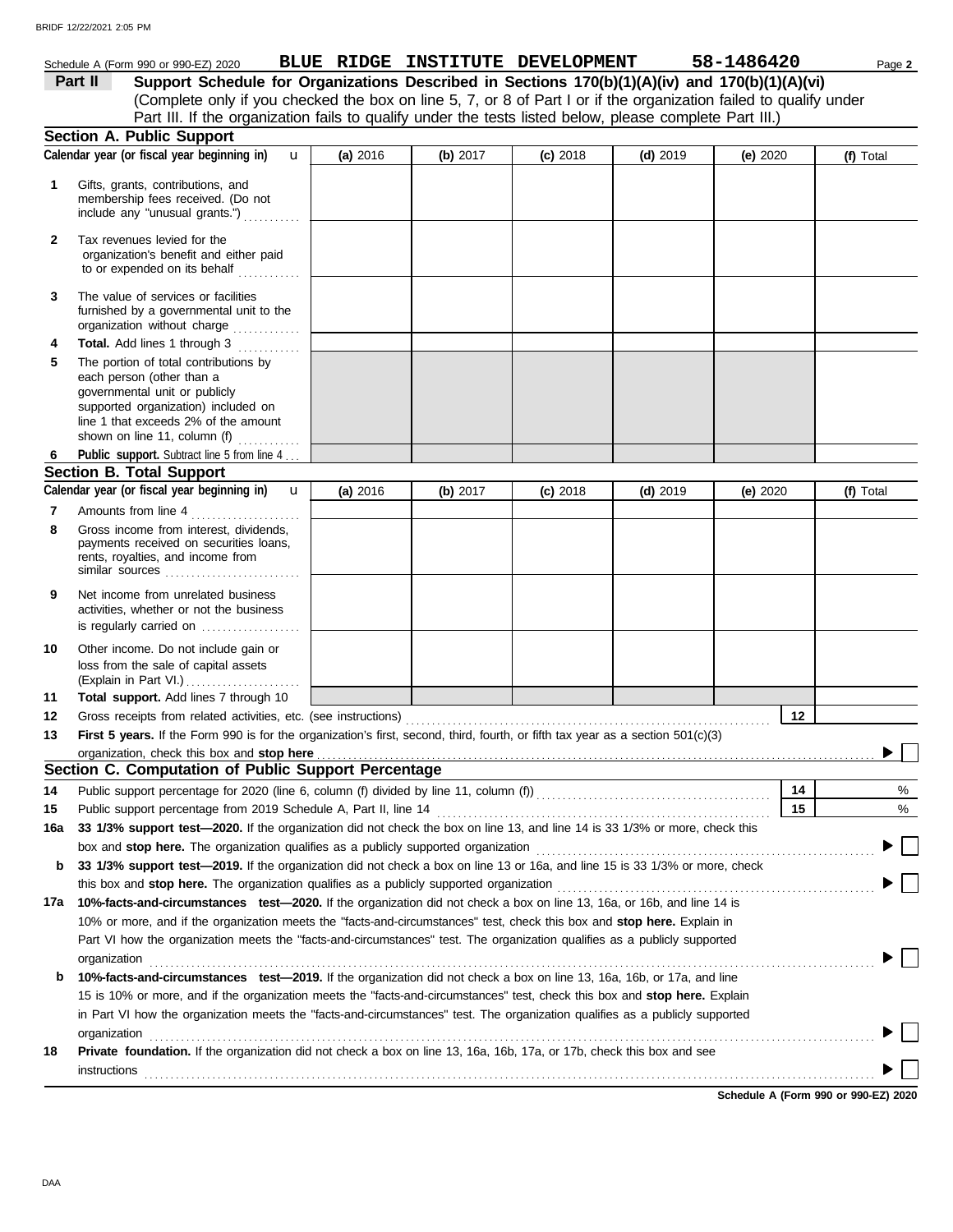|              | Schedule A (Form 990 or 990-EZ) 2020                                                                                                                                              |          |          | BLUE RIDGE INSTITUTE DEVELOPMENT |            | 58-1486420 | Page 3                                 |
|--------------|-----------------------------------------------------------------------------------------------------------------------------------------------------------------------------------|----------|----------|----------------------------------|------------|------------|----------------------------------------|
|              | Support Schedule for Organizations Described in Section 509(a)(2)<br>Part III                                                                                                     |          |          |                                  |            |            |                                        |
|              | (Complete only if you checked the box on line 10 of Part I or if the organization failed to qualify under Part II.                                                                |          |          |                                  |            |            |                                        |
|              | If the organization fails to qualify under the tests listed below, please complete Part II.)                                                                                      |          |          |                                  |            |            |                                        |
|              | <b>Section A. Public Support</b>                                                                                                                                                  |          |          |                                  |            |            |                                        |
|              | Calendar year (or fiscal year beginning in)<br>$\mathbf{u}$                                                                                                                       | (a) 2016 | (b) 2017 | $(c)$ 2018                       | $(d)$ 2019 | (e) 2020   | (f) Total                              |
| $\mathbf{1}$ | Gifts, grants, contributions, and membership fees<br>received. (Do not include any "unusual grants.")                                                                             | 99,927   | 36,503   | 49,291                           | 39,278     | 24,251     | 249,250                                |
| $\mathbf{2}$ | Gross receipts from admissions, merchandise<br>sold or services performed, or facilities<br>furnished in any activity that is related to the<br>organization's tax-exempt purpose | 88,277   | 43,711   | 50,733                           | 11,805     | 17,380     | 211,906                                |
| 3            | Gross receipts from activities that are not an<br>unrelated trade or business under section 513                                                                                   |          |          |                                  |            |            |                                        |
| 4            | Tax revenues levied for the<br>organization's benefit and either paid<br>to or expended on its behalf                                                                             |          |          |                                  |            |            |                                        |
| 5            | The value of services or facilities<br>furnished by a governmental unit to the<br>organization without charge                                                                     |          |          |                                  |            |            |                                        |
| 6            | Total. Add lines 1 through 5                                                                                                                                                      | 188,204  | 80,214   | 100,024                          | 51,083     | 41,631     | 461,156                                |
|              | 7a Amounts included on lines 1, 2, and 3<br>received from disqualified persons                                                                                                    |          |          |                                  |            |            |                                        |
| b            | Amounts included on lines 2 and 3<br>received from other than disqualified<br>persons that exceed the greater of \$5,000<br>or 1% of the amount on line 13 for the year $\ldots$  |          |          |                                  |            |            |                                        |
|              | c Add lines 7a and 7b                                                                                                                                                             |          |          |                                  |            |            |                                        |
| 8            | Public support. (Subtract line 7c from<br>line $6.$ )                                                                                                                             |          |          |                                  |            |            | 461,156                                |
|              | <b>Section B. Total Support</b>                                                                                                                                                   |          |          |                                  |            |            |                                        |
|              | Calendar year (or fiscal year beginning in)<br>$\mathbf{u}$                                                                                                                       | (a) 2016 | (b) 2017 | $(c)$ 2018                       | $(d)$ 2019 | (e) 2020   | (f) Total                              |
| 9            | Amounts from line 6                                                                                                                                                               | 188,204  | 80,214   | 100,024                          | 51,083     | 41,631     | 461,156                                |
| 10a          | Gross income from interest, dividends,<br>payments received on securities loans, rents,                                                                                           |          |          |                                  |            |            |                                        |
|              | royalties, and income from similar sources                                                                                                                                        | 4,964    | 2,022    | 3,974                            | 749        | 4,377      | 16,086                                 |
| b            | Unrelated business taxable income (less<br>section 511 taxes) from businesses<br>acquired after June 30, 1975                                                                     |          |          |                                  |            |            |                                        |
|              | c Add lines 10a and 10b<br>.                                                                                                                                                      | 4,964    | 2,022    | 3,974                            | 749        | 4,377      | 16,086                                 |
| 11           | Net income from unrelated business<br>activities not included in line 10b, whether<br>or not the business is regularly carried on                                                 |          | 4,856    | 3,654                            |            |            | 8,510                                  |
| 12           | Other income. Do not include gain or<br>loss from the sale of capital assets<br>(Explain in Part VI.)<br>.                                                                        |          |          |                                  |            |            |                                        |
| 13           | Total support. (Add lines 9, 10c, 11,<br>and 12.) $\ldots$                                                                                                                        | 193,168  | 87,092   | 107,652                          | 51,832     | 46,008     | 485,752                                |
| 14           | First 5 years. If the Form 990 is for the organization's first, second, third, fourth, or fifth tax year as a section 501(c)(3)                                                   |          |          |                                  |            |            |                                        |
|              | Section C. Computation of Public Support Percentage                                                                                                                               |          |          |                                  |            |            |                                        |
| 15           | Public support percentage for 2020 (line 8, column (f), divided by line 13, column (f)) [[[[[[[[[[[[[[[[[[[[[                                                                     |          |          |                                  |            | 15         | 94.94%                                 |
| 16           |                                                                                                                                                                                   |          |          |                                  |            | 16         | 96.16%                                 |
|              | Section D. Computation of Investment Income Percentage                                                                                                                            |          |          |                                  |            |            |                                        |
| 17           |                                                                                                                                                                                   |          |          |                                  |            | 17         | 3%                                     |
| 18           |                                                                                                                                                                                   |          |          |                                  |            | 18         | $2\%$                                  |
| 19a          | 33 1/3% support tests—2020. If the organization did not check the box on line 14, and line 15 is more than 33 1/3%, and line                                                      |          |          |                                  |            |            | $\blacktriangleright \boxed{\text{X}}$ |
| b            | 33 1/3% support tests-2019. If the organization did not check a box on line 14 or line 19a, and line 16 is more than 33 1/3%, and                                                 |          |          |                                  |            |            |                                        |
| 20           |                                                                                                                                                                                   |          |          |                                  |            |            |                                        |
|              |                                                                                                                                                                                   |          |          |                                  |            |            |                                        |